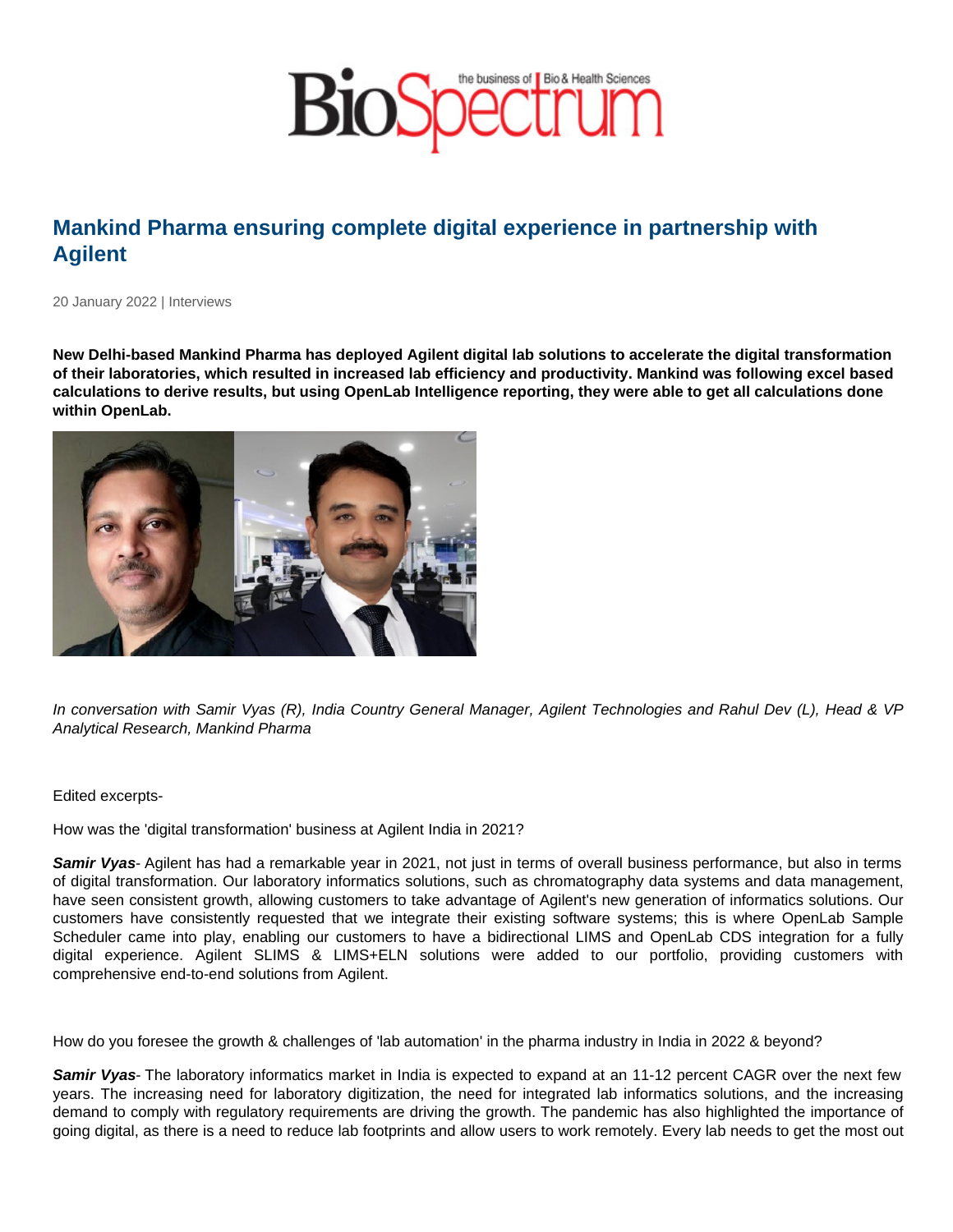of its resources while keeping operational costs low without compromising the quality of work produced. This is where lab automation comes in, providing maximum productivity and reducing rework.

Laboratory operations are extremely complex and heterogeneous because they are frequently managed using a variety of tools. No two labs operate in the same way, and it takes time to translate the complexity of a problem into an electronic or digital solution. The laboratories' replacements could be a variety of digital systems, which are becoming more reliant on greater integration. Integrating these systems has proven to be one of the most time-consuming and frustrating tasks. Agilent is well-known for its robust analytical instruments, and with the addition of easily integrated systems such as Agilent SLIMS, CDS, and ECM, our customers can obtain an end-to-end solution for their lab automation requirements. We have worked on providing solutions that can synchronously "talk" to each other enabling users to have a complete digital experience.

Is the concept of lab automation more popular in the industry or academia sector in India?

**Samir Vyas**- The goal of lab automation is to increase productivity while simultaneously lowering operating costs. Even though the concept of lab automation is arguably more applicable within commercial industries, many academia labs would also benefit from automation in order to further advance and investigate new research concepts whilst educating students using the latest technologies.

Tell us about your partnership with Mankind Pharma.

**Samir Vyas**- Agilent's partnership with Mankind has been very unique where we supply our analytical instruments for their R&D and QC facilities. With the inclusion of Agilent informatics solutions at Mankind, we are collaborating together on how Agilent can be a part of Mankind's success in achieving their goal of digitization.

Turning to Rahul Dev, tell us about your partnership with Agilent.

**Rahul Dev-** Agilent has provided us with cutting-edge analytical instruments. We also purchased Agilent software, such as the OpenLab CDS server, and began performing auto calculations on it. OpenLab CDS auto calculations improved operational efficiency because no data had to be manually transcribed to excel, saving analyst and reviewer time, and ensuring a significant reduction in errors associated with manual transcriptions. We are also excited to take advantage of the readily available bidirectional integration of OpenLab CDS and SLIMS, which provides a complete solution from sample management to results transfer from LIMS to OpenLab CDS and vice versa, ensuring a complete digital experience.

How well equipped are you to adapt to lab automation/digital transformation for the pharma business?

**Rahul Dev**- Mankind is well positioned and equipped for the digital transformation journey because we have very welldefined procedures, and the next step is to automate as many of our processes as possible. We've invested in analytical tools and software systems to speed up the digital transformation process.

Which activities would be directed under lab automation?

Rahul Dev- Digital transformation is not something that can be accomplished overnight. It is a continuous process of identifying and resolving limiting steps in your process. For example, instead of using Excel spreadsheets, why not perform your calculations within the instrument control software. We began by using auto calculations in OpenLab CDS, which eliminated the need for data to be manually transcribed to excel. The next logical step would be to use LIMS to digitize the sample management process and integrate LIMS with our existing CDS systems to eliminate all manual transcription work. Finally, because data and knowledge are byproducts of all digital systems, consolidating data from disparate sources and storing it for the long term is a critical step in the digital transformation process.